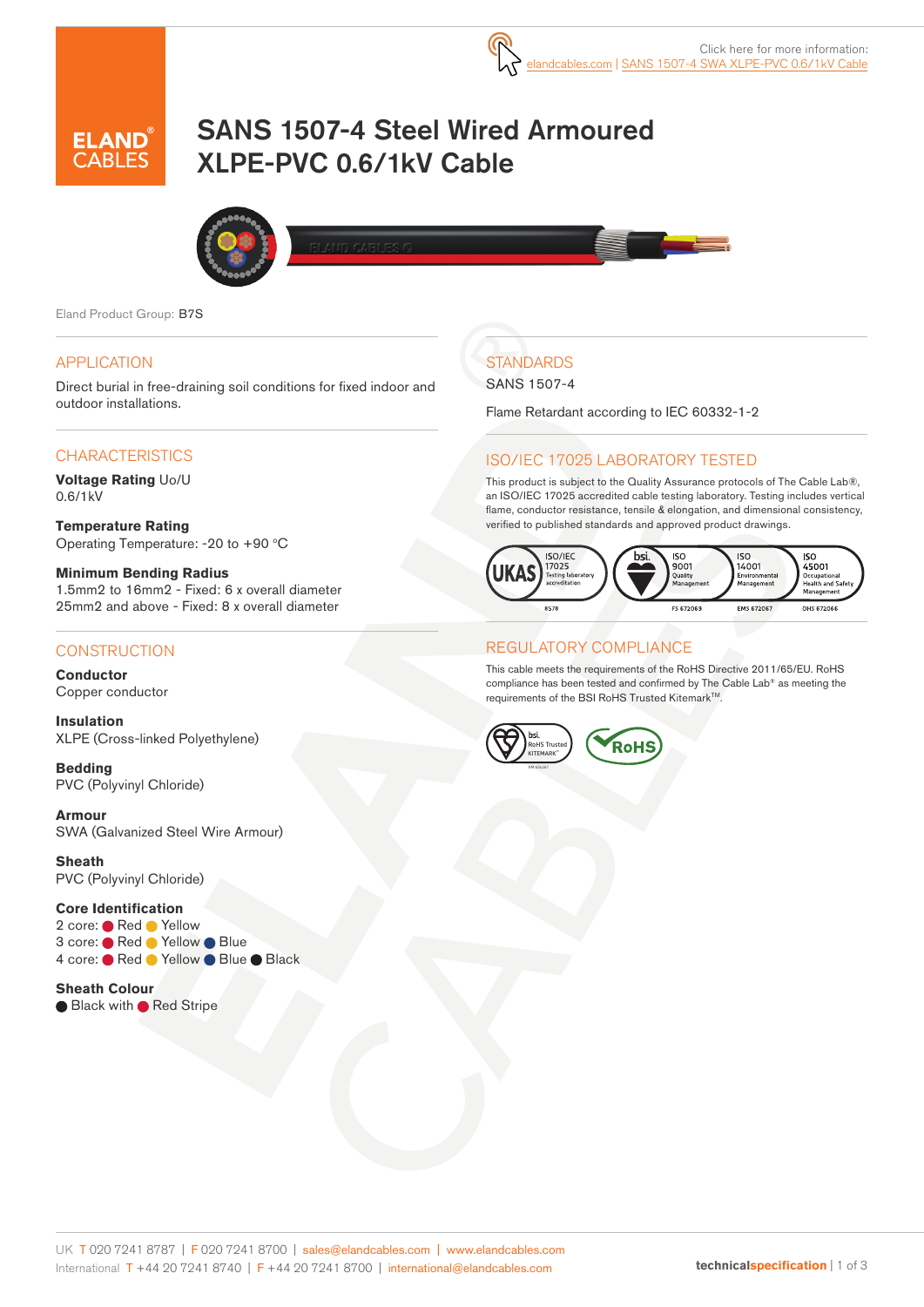## DIMENSIONS

| ELAND PART NO. | NO. OF<br>CORES | NOMINAL CROSS<br>SECTIONAL AREA | <b>NOMINAL</b><br><b>THICKNESS</b> | NOMINAL DIAMETER<br>mm | NOMINAL<br>WEIGHT |       |  |
|----------------|-----------------|---------------------------------|------------------------------------|------------------------|-------------------|-------|--|
|                |                 | mm <sup>2</sup>                 | OF INSULATION<br>mm                | <b>Under Armour</b>    | Overall           | kg/km |  |
| B7S020015      | $\mathbf{2}$    | 1.5                             | 0.7                                | 9.35                   | 12.2              | 289   |  |
| B7S020025      | $\overline{2}$  | 2.5                             | 0.7                                | 10.19                  | 13.2              | 343   |  |
| B7S020040      | $\sqrt{2}$      | $\overline{4}$                  | 0.7                                | 11,21                  | 14.2              | 408   |  |
| B7S020060      | $\sqrt{2}$      | $6\,$                           | 0.7                                | 12.35                  | 15.4              | 489   |  |
| B7S02010       | $\overline{2}$  | 10                              | 0.7                                | 13.67                  | 16.7              | 612   |  |
| B7S02016       | $\overline{2}$  | 16                              | 0.7                                | 16.26                  | 19.5              | 903   |  |
| B7S02025       | $\sqrt{2}$      | 25                              | 0.9                                | 20.83                  | 24.2              | 1420  |  |
| B7S02035       | $\mathbf{2}$    | 35                              | 0.9                                | 22.83                  | 26.2              | 1716  |  |
| B7S02050       | $\overline{2}$  | 50                              | $\mathbf{1}$                       | 23.72                  | 27.1              | 1753  |  |
| B7S02070       | $\overline{2}$  | 70                              | 1.1                                | 26.81                  | 30.4              | 2267  |  |
| B7S02095       | $\sqrt{2}$      | 95                              | 1.1                                | 29.65                  | 33.3              | 2842  |  |
| B7S02120       | $\sqrt{2}$      | 120                             | 1.2                                | 33.84                  | 37.8              | 3700  |  |
| B7S02150       | $\overline{2}$  | 150                             | 1.4                                | 36.68                  | 41.1              | 4410  |  |
| B7S02185       | $\mathbf{2}$    | 185                             | 1.6                                | 40.12                  | 44.9              | 5267  |  |
| B7S02240       | $\mathbf{2}$    | 240                             | 1.7                                | 46.57                  | 51.4              | 6973  |  |
| B7S030015      | 3               | 1.5                             | 0.7                                | 9.83                   | 12.6              | 315   |  |
| B7S030025      | 3               | 2.5                             | $0.7\,$                            | 10.74                  | 13.7              | 379   |  |
| B7S030040      | 3               | $\overline{4}$                  | 0.7                                | 11.84                  | 14.8              | 458   |  |
| B7S030060      | 3               | 6                               | 0.7                                | 13.07                  | 16.1              | 557   |  |
| B7S03010       | 3               | 10                              | 0.7                                | 15.18                  | 18.4              | 814   |  |
| B7S03016       | 3               | 16                              | 0.7                                | 17.24                  | 20.4              | 1064  |  |
| B7S03025       | 3               | 25                              | 0.9                                | 22.05                  | 25.5              | 1670  |  |
| B7S03035       | 3               | 35                              | 0.9                                | 24.21                  | 27.6              | 2052  |  |
| B7S03050       | 3               | 50                              | $\mathbf{1}$                       | 26.30                  | 29.9              | 2315  |  |
| B7S03070       | 3               | 70                              | 1.1                                | 29.80                  | 33.4              | 3013  |  |
| B7S03095       | 3               | 95                              | $1.1 -$                            | 34.48                  | 38.5              | 4167  |  |
| B7S03120       | 3               | 120                             | 1.2                                | 37.78                  | 42.2              | 5036  |  |
| B7S03150       | 3               | 150                             | 1.4                                | 41.48                  | 46.3              | 6065  |  |
| B7S03185       | 3               | 185                             | 1.6                                | 46.76                  | 51.6              | 7681  |  |
| B7S03240       | 3               | 240                             | 1.7                                | 51.76                  | 57.0              | 9598  |  |
| B7S040015      | 4               | 1.5                             | 0.7                                | 10.61                  | 13.6              | 359   |  |
| B7S040025      | $\overline{4}$  | 2.5                             | 0.7                                | 11.62                  | 14.6              | 428   |  |
| B7S040040      | $\overline{4}$  | $\overline{4}$                  | 0.7                                | 12.86                  | 15.9              | 525   |  |
| B7S040060      | 4               | $\,6\,$                         | 0.7                                | 14.93                  | 17.9              | 733   |  |
| B7S04010       | 4               | 10                              | 0.7                                | 16.52                  | 19.7              | 950   |  |
| B7S04016       | $\overline{4}$  | 16                              | 0.7                                | 18.82                  | 22.0              | 1261  |  |
| B7S04025       | $\overline{4}$  | 25                              | 0.9                                | 24.04                  | 27.4              | 1977  |  |
| B7S04035       | 4               | 35                              | 0.9                                | 26.46                  | 30.1              | 2468  |  |
| B7S04050       | $\overline{4}$  | 50                              | $\mathbf{1}$                       | 29.60                  | 33.2              | 2890  |  |
| B7S04070       | 4               | 70                              | 1.1                                | 34.88                  | 38.9              | 4101  |  |
| B7S04095       | $\overline{4}$  | 95                              | 1.1                                | 38.88                  | 43.3              | 5284  |  |
| B7S04120       | 4               | 120                             | 1.2                                | 44.06                  | 48.9              | 6832  |  |
| B7S04150       | $\overline{4}$  | 150                             | 1.4                                | 48.36                  | 53.2              | 8136  |  |
| B7S04185       | 4               | 185                             | 1.6                                | 52.86                  | 58.1              | 9795  |  |
| B7S04240       | 4               | 240                             | $1.7\,$                            | 58.66                  | 64.3              | 12308 |  |